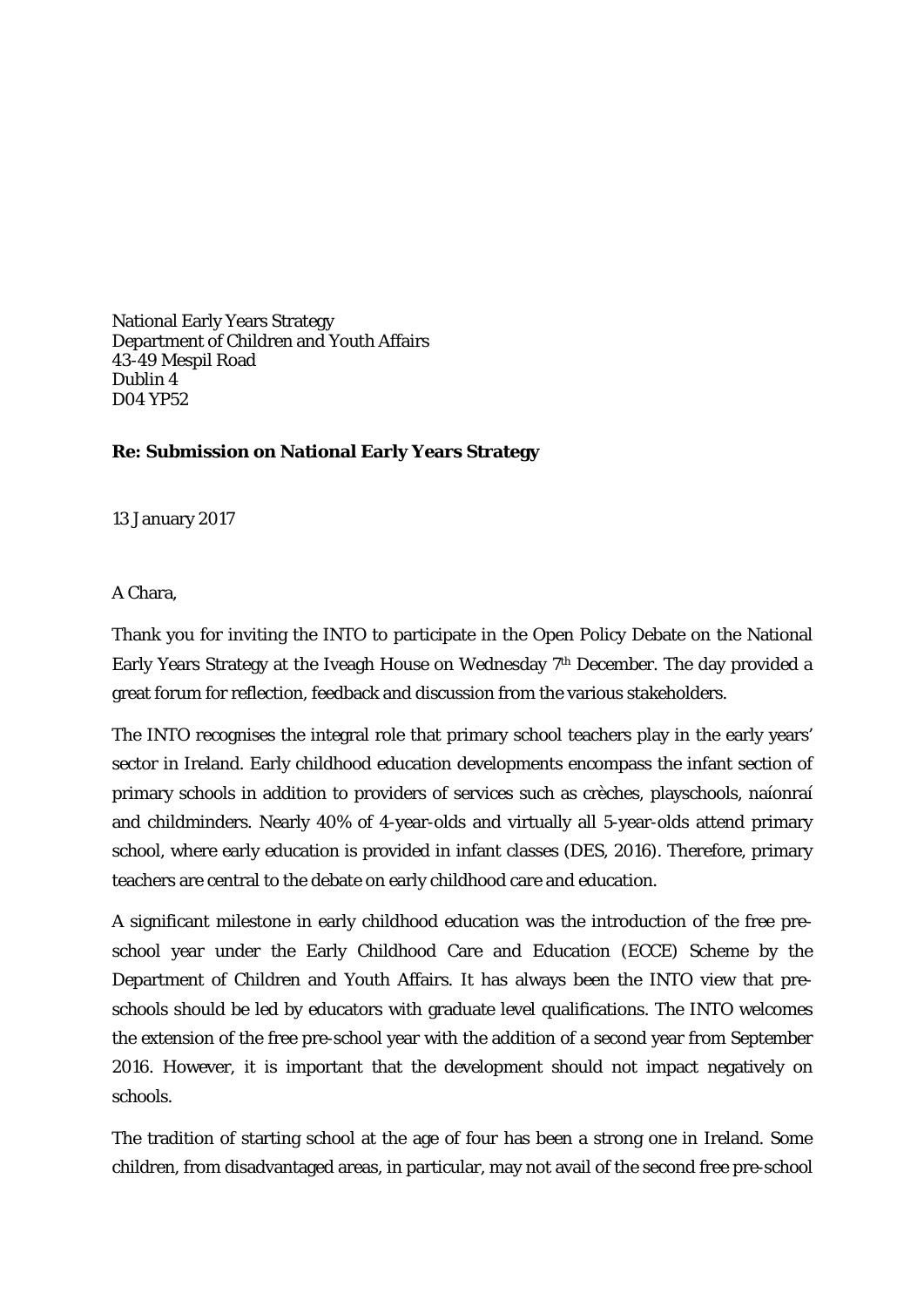year, and continue to start junior infants at 4 years old with the attraction of the longer day. Without the opportunity to repeat a year in the infant section of primary schools, the gap will widen between those children who avail of a second year of free pre-school and those who may not. These children are most likely to be the most vulnerable children. Therefore, the INTO proposes that the second year of ECCE should be provided as part of the infant cycle in primary schools. This proposal of providing a pre-junior infant year, with a qualified primary teacher for the infant school day, should be piloted initially in schools that have the capacity. Children would benefit from the experience and expertise of a qualified primary teacher for a longer day. The INTO also recommends the continuance and expansion of Early Start, the current pre-school intervention programme supported by the Department of Education.

Young children from poor socio-economic backgrounds are among the most vulnerable in our society and they must be central to any National Early Years Strategy. Similarly, any review of DEIS must consider how all pupils at risk of social exclusion are supported, while recognising the need to commit concentrated resources for those schools at highest need due to intergenerational poverty. Teachers continue to voice real concerns regarding child poverty including the need to more systematically address child hunger in school to ensure children's needs are not falling through the gaps. The adverse impact of the growing problem of homelessness and living in temporary accommodation on children's education and wellbeing must be considered as a matter of priority.

Both pre-schools and primary schools care for and educate children. It is argued that the codependent relationship that exists between early education and care should be nurtured and respected (Hayes, 2007). Any National Early Years' Strategy should make provisions to build relationships and ensure the sharing of information between pre-schools and primary schools. The INTO welcomes the development of research on the transitional phase from preschool to primary school with a view to developing supports for transitions that will provide improved communication and transparency and ultimately enhance the experience for children, parents and educators (NCCA, 2016). However, any expectation for schools and/or teachers to engage with transitional arrangements must be accompanied with the provision of appropriate resourcing, space and time.

Particular attention must be given to the transitional process for children with special educational needs (SEN) to ensure a smooth transition. The INTO anticipates that the Better Start Access and Inclusion Model (AIM) will be responsive to the needs of each individual child in the context of their pre-school setting. Every effort should be made to ensure early detection and intervention for children with SEN. Crucial time is lost if intervention is left until the beginning of junior infants.